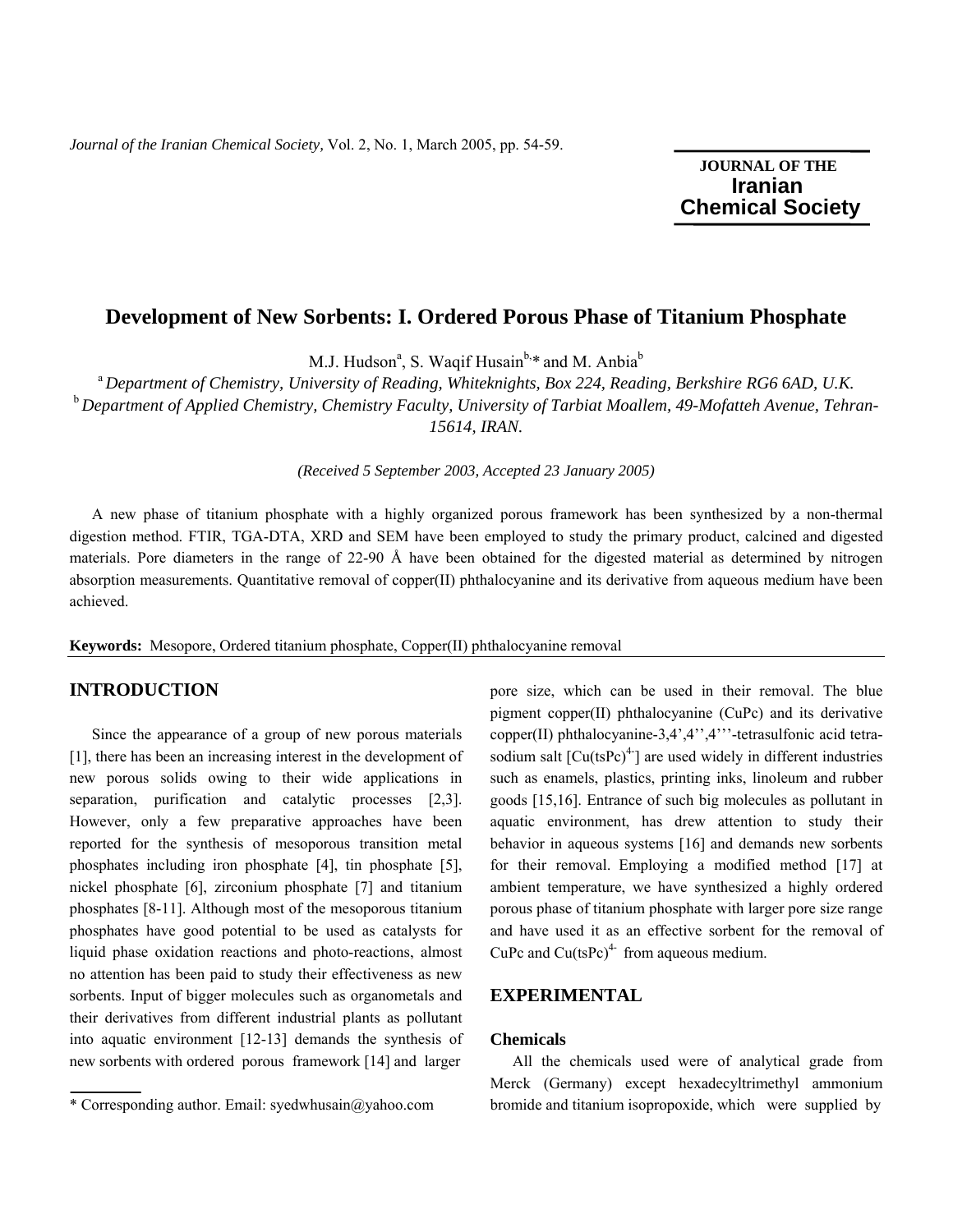Aldrich (U.K.). Ammonia solution (35 wt%) from Fischer (U.K.) was used. Copper(II) phthalocyanine and copper(II) phthalocyanine-3,4´,4'',4'''-tetrasulfonic acid tetrasodium salt, were also purchased from Aldrich (U.K.) and were used without further purification.

#### **Synthesis**

 Hexadecyltrimethyl ammonium bromide template (2.4 g, 6.6 mmol) was dissolved in deionized water (50 ml) and technical grade ethanol (50 ml). Aqueous ammonia (12 ml, 32 wt%, 0.20 mol) was added to the surfactant solution. The solution was stirred for 10 min and then 4.6 g of titanium isopropoxide  $\{Ti(OPr^i)_4\}$ , was added. The stirring was continued for further two hours at ambient temperature. The resulting solid was filtered and washed thoroughly with deionized water and dried in air at room temperature. This primary (precursor) product was digested in 1 M phosphoric acid solution for 48 h with intermittent slow shaking. It was vacuum filtered, washed three times with deionized water and dried in air at ambient temperature. The primary (precursor) product was also calcined at 823 K for 6 h.

#### **Apparatus**

The X-ray powder diffractograms of the samples were recorded using a Siemens D5000 diffractometer with Cu-Kα radiation. FTIR Spectra were recorded on Perkin Elmer FT-IR Spectrometer Model Paragon-1000, using KBr disc technique. The nitrogen sorption measurements were made on an ASAP 2010 Micromeritics. Scanning electron micrographs were obtained from a JEOL-JSM-5300 scanning electron microscope. Samples were deposited on a sample holder with an adhesive carbon foil and sputtered with gold. Thermogravimetry-differential thermal analysis (TGA-DTA) was carried out with a Stanton-Redcroft STA 1000 instrument with lidless platinum pans, using recalcined alumina as the DTA reference.

### **Sorption Studies**

 Copper phthalocyanine was dissolved in 98% sulphuric acid [18] to make a  $1 \times 10^{-4}$  M solution and when diluted with deionized water insoluble floating flocculates appeared. Copper phthalocyanine-3,4',4'',4'''-tetrasulfonic acid tetra sodium salt was easily dissolved in deionized water to make a



 **Fig. 1.** FTIR spectra of surfactant-titanium phosphate product (A), primary (precursor) product (B) and calcined propoxide precursor (C).

 $1 \times 10^{-4}$  M solution. In 150 ml conical flasks containing 10 and 20 ml of the above solutions, 300 mg white powder of highly ordered porous titanium phosphate was added. Intermittent shaking was done for about thirty five minutes. After that the sorbent was removed by filtration and the filtrates were analysed.

## **RESULTS AND DISCUSSION**

 The FTIR spectrum of the surfactant-titanium phosphate product (Fig. 1A) shows stretching bands corresponding to C-H bonds, in the zone between  $2850$  and  $2960$  cm<sup>-1</sup> [19] and bending modes between  $1460-1490$  cm<sup>-1</sup> [19]. The spectrum of the primary precursor product (Fig. 1B) revealed some typical peaks related to the surfactant [20]. When the titanium propoxide precursor is calcined at 823 K for six hours, complete elimination of the surfactant is observed as all the IR peaks disappear after calcinations [8], as shown in Fig. 1C. After the primary (precursor) product is digested in 1 M phosphoric acid for 48 h, the phosphate groups are heavily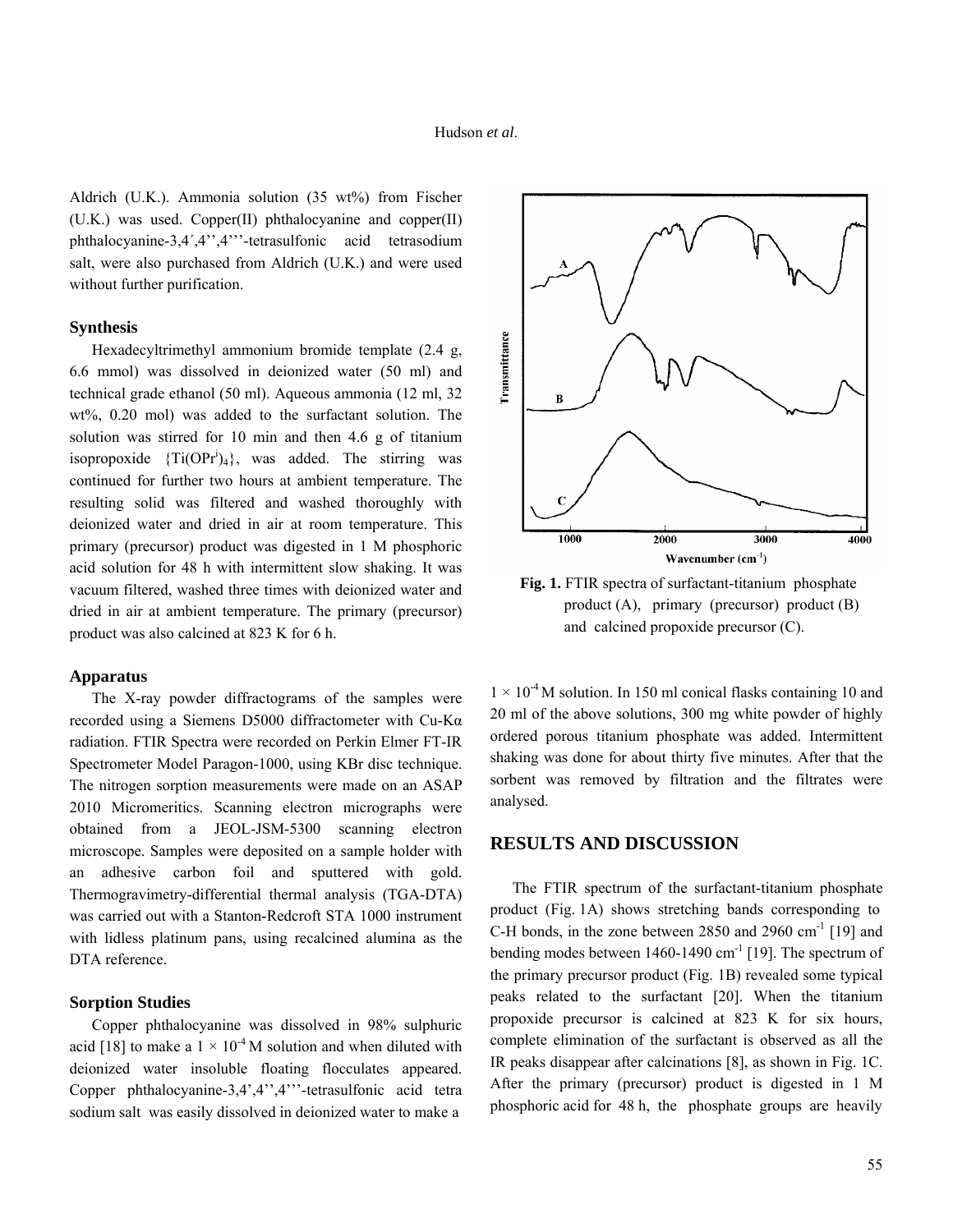



**Fig. 2.** TGA-DTA curves of primary (precursor) product (A), digested (surfactant-titanium phosphate) material (B) and calcined precursor material (C).

embedded, resulting in a highly ordered mesoporous structure [8]. A strong band related to phosphate ion has appeared at 1000-1080 cm<sup>-1</sup> [10], as shown in Fig. 1A. Stretching bands corresponding to P=O are also observed in the zone of 1200-  $1500 \text{ cm}^{-1}$  [21].

 Differential thermal analysis and thermogravimetric analysis curves of the samples are recorded in Fig. 2.



 **Fig. 3.** XRD patterns of surfactant-titanium phosphate product (A), primary (precursor ) product (B) and calcined precursor material (C).

Figure 2A shows that the slow calcination of the primary (precursor) product, effected in a dry air atmosphere, results in the decomposition of the surfactant according to a three stage sequence, most possibly corresponding to the primary amine decomposition (240-340  $^{\circ}$ C), breaking of the hydrocarbon chains  $(345-400 \degree C)$  and combustion of the surfactant fragments (480-630  $^{\circ}$ C) [22]. While, the digested material seems to be more stable than the primary (precursor) product, so that it possesses a different pattern of the slow surfactant elimination (Fig. 2B). However, after calcination of the primary (precursor) product at a higher temperature  $(550 °C)$ for six hours, it is converted to titania, the corresponding DTA-TGA curve of which shows very little change with increasing temperature (Fig. 2C).

 The XRD patterns of the primary (precursor) product, calcined material and digested material are shown in Fig. 3. The primary (precursor) material shows a low-angle thin peak (Fig. 3B). The digested material (Fig. 3A) revealed a pronounced single low-angle diffraction peak and there were no noticeable high angle reflections as in the XRD pattern of the mesostructured titanium phosphate [11]. The calcined material shows a crystalline pattern of titania (Fig. 3C). It is rather difficult to distinguish clearly between the XRD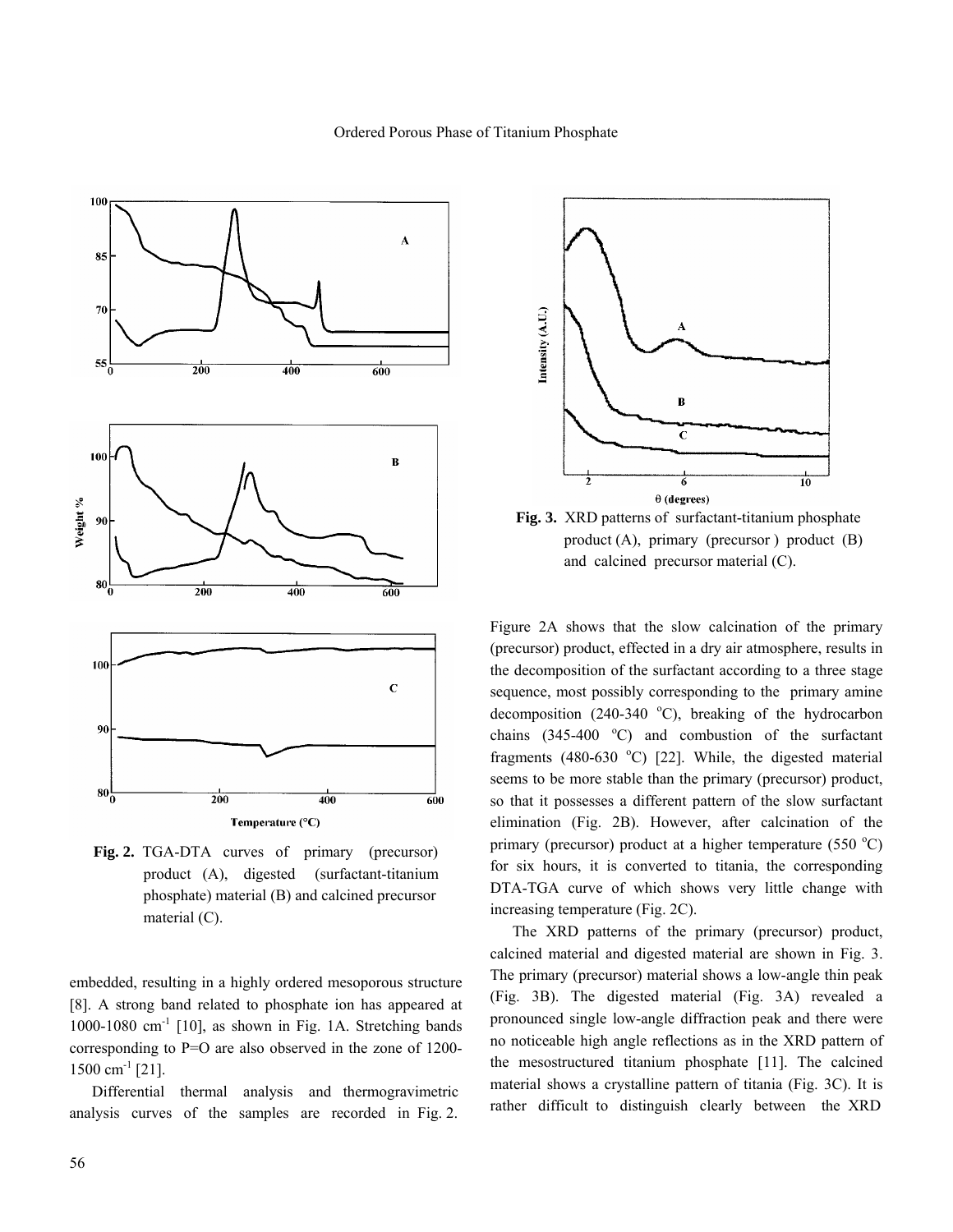#### Hudson *et al*.



**Fig. 4.** Nitrogen sorption isotherm plot of digested material at 77 K.



**Fig. 5.** Adsorption-desorption isotherm plot of digested material.

patterns of the primary (precursor) material and the digested material, since this technique is known to be unable to distinguish between some materials with porous structure [23].

 Owing to their suitable pore size, the porous materials can be used as important adsorbents. Nitrogen adsorption is a standard and most commonly used method to assess pore size distribution [24]. Therefore, the nitrogen adsorptiondesorption isotherm plots for the digested sample have been measured at low pressure and at 77 K. The resulting plots are recorded in Figs. 4 and 5. As is obvious, the plots show a



 **Fig. 6.** BJH pore size distribution plot for the digested material calculated from desorption branch of the isotherm plot.

sharp and steeply inclined hysteresis loop which suggests the presence of a wide range of pores [25]. The pore size distributions were calculated from the desorption branch by the Barret-Joyner-Halenda (BJH) Method [26]. Ahn *et al*. [27] have made a comparative study of fifteen titanium containing *meso*-structure molecular sieves with surface areas ranging from 750 to 1350  $m^2 g^{1}$  and have found that, with the increase in surface areas, BJH pore diameter of these samples decreased from 38 to 25 Å. Pan *et al*. [11] have recently reported the synthesis of a mesoporous phase of titanium phosphate using a long-chain alkylamine, and they have admitted that it has a disordered porous framework and shows a narrow pore size distribution with a maximum at 33 Å. However, the novel titanium phosphate, prepared by digestion method, shows a wide range of large pore size from 22 to 90 Å (Fig. 6). The magnified scanning electron micrograph of the digested material, depicted in Fig. 7, shows a highly ordered porous framework which makes it a new promising sorbent.

CuPc has a low solubility in water  $(< 0.001$  g l<sup>-1</sup>) and is usually present as a floating flocculate. However, the substitution of CuPc with hydrophilic sulfonic groups  $(Cu(tsPc)^4)$  makes this derivative easily soluble in aqueous solutions [28]. When the white powder of the digested material (*i.e.*, ordered porous titanium phosphate) was added to a solution containing CuPc, the resulting flocculates were sorbed on the surface of the sorbent, turning it to deep blue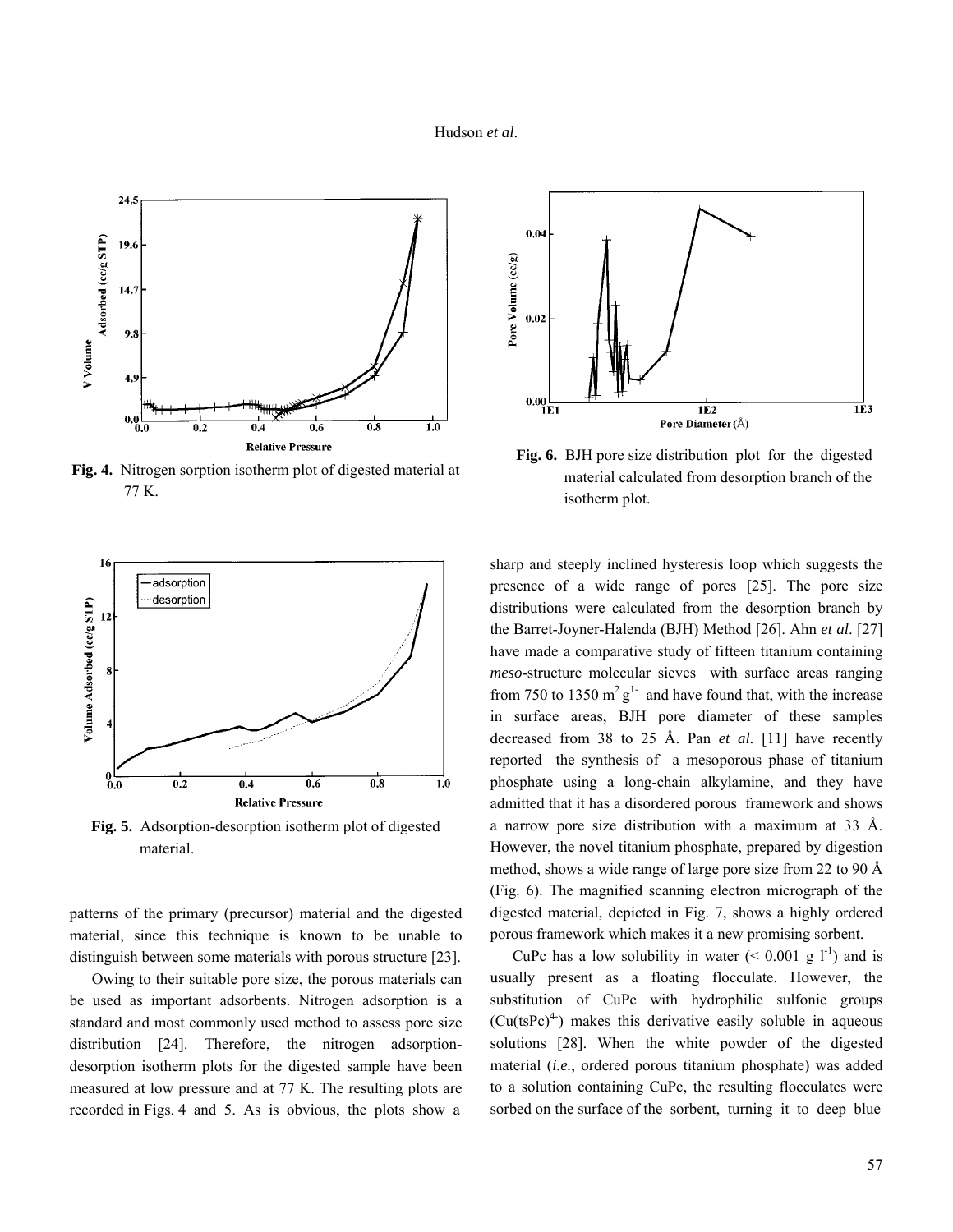

**Fig. 7.** Scanning electron micrograph of the digested material (Ordered-Porous titanium phosphate).

**Table. 1.** Quantitative Sorption of CuPc and Cu(tsPc)<sup>4-</sup> on the Ordered Titanium Phosphate, (Concentration in mg)

|                                  | CuPc |           | $Cu(tsPc)^{4}$ |     |
|----------------------------------|------|-----------|----------------|-----|
| Before treatment                 | 0.57 | 1.15      | 0.98           | 196 |
| After treatment<br>with sorbent. | T A  | T.A. T.A. |                | T A |
| T.A.= Total adsorption.          |      |           |                |     |

 $CuPe = Copper(II)$  Phthalocyanine.<br>Cu(tsPc)<sup>4-</sup> = Copper(II) Pl  $=$  Copper(II) Phthalocyanine-3,4',4'',4'''tetrasulfonic acid, tetra sodium.

and leaving behind a colorless solution. When a solution of  $Cu(tsPc)^{4}$  was treated with the sorbent, the Cu(tsPc)<sup>4-</sup> anions were easily trapped inside the pores of sorbent, and the sorbent color turned light blue while turning the aqueous solution from blue to colorless (Table 1). The obtained results clearly indicated that this material can be used as a potential sorbent for the removal of bigger pollutant molecules from aquatic media.

## **CONCLUSIONS**

 A new phase of surfactant-titanium phosphate with highly ordered porous framework and larger pore size range has been

developed as a novel sorbent employing the digestion method at ambient temperature. It has been successfully applied to the removal of bigger molecules such as copper phthalocyanine and its derivative copper phthalocyanine-3,4',4'',4'' tetrasulfonic acid tetrasodium salt from aqueous medium.

## **REFERENCES**

- [1] J.S. Beck, J.C. Vartuli, W.J. Roth, M.E. Leonowicg, C.T. Schmitt, C.T.-W. Chu, D.H. Olson, E.W. Sheppard, S.B. Mccullen, J.B. Higgins, J.L. Schlenker, J. Chem. Soc. 114 (1992) 10834.
- [2] L. Bonneviot, F. Beland, C. Danumah, S. Giasson, S. Kaliaguine (Eds.), Mesoporous Molecular Sieves, Elsevier, Amsterdam, 1998.
- [3] S. L. James, Chem. Soc. Rev. 32 (2003) 1039.
- [4] X.F. Guo, W.P. Ding, X.G.Wang, Q.J. Yan, Chem. Commun. (2001) 709.
- [5] N.K. Mal, S. Ichikawa, M. Fujiwara, Chem. Commun. (2002) 112.
- [6] J.S. Chang, S.E. Park, Q.M. Gao, G. Ferey, A.K. Cheetham, Chem. Commun. (2001) 859.
- [7] J.J. Jimenez, P.M. Torres, P.O. Pastor, E.R. Castellon, A.J. Lopez, D.L. Jones, J. Roziere. Adv. Mater. 10 (1998) 812.
- [8] D.L. Jones, G. Aptel, M. Brandhorst, M. Jacquin, J.J. Jimenez, A.J. Lopez, P.M. Torres, I. Piwonski, E.P. Castellon, J. Zajac, J. Roziere, J. Mater. Chem. 10 (2000) 1957.
- [9] A. Bhaumik, S. Inagaki, J. Am. Chem. Soc. 123 (2001) 691.
- [10] A. Bhaumik, Proc. Indian. Acad. Sci. Vol. 114, No. 4 (2002) 451. Compounds, John Wiley & Sons, Inc., New York, 1986, pp. 168 and 477.
- [11] C.L. Pan, W.X. Zhang, Y.L. Wang, Z. Zhou, D.Z. Jiang, S.J. Wu, T.H. Wu, Mater. Lett. 4430 (2003) 1.
- [12] N.B. MeKeown, Chem. and Indust. (1999) 92.
- [13] K. Münch, A. Oberlinner, H.J. Uschmann, R. Wittlinger, in "Ink Makers Forum" at (European Coating Show) April 2001, Nurenberg, Germany, (International Congress for Printing Ink Manufacturers and their Suppliers).
- [14] B. Moulton, M.J. Zaworotko, Current Opinion in Solid